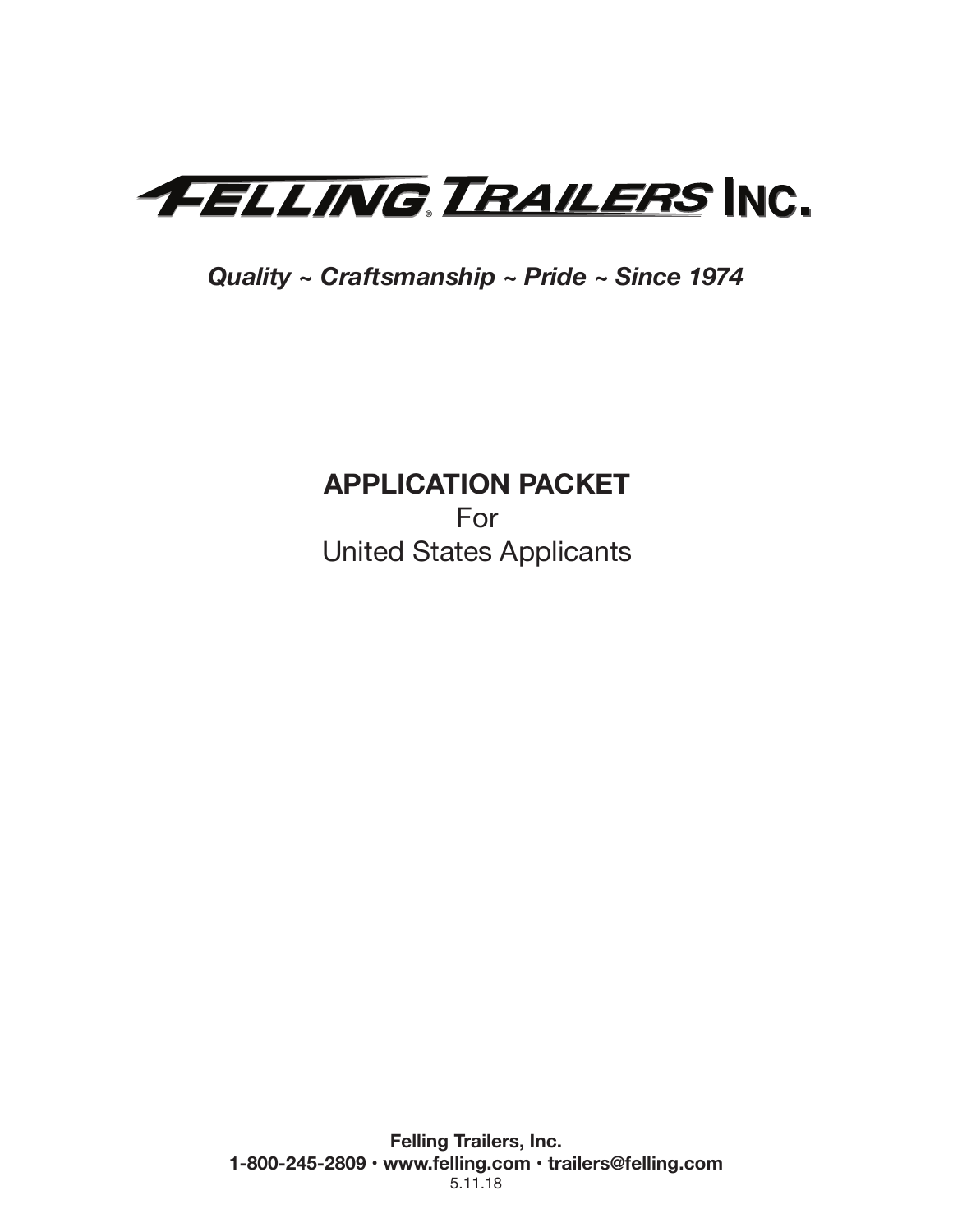

# **Application (Pg 1 of 3)**

|                                                                                                                                                                                                                                            |                                                                                                                                                                                 |         |                                                                                                                                            |                                                                          |                                                          | County: _________________                                                                                                                                                                                                 |
|--------------------------------------------------------------------------------------------------------------------------------------------------------------------------------------------------------------------------------------------|---------------------------------------------------------------------------------------------------------------------------------------------------------------------------------|---------|--------------------------------------------------------------------------------------------------------------------------------------------|--------------------------------------------------------------------------|----------------------------------------------------------|---------------------------------------------------------------------------------------------------------------------------------------------------------------------------------------------------------------------------|
|                                                                                                                                                                                                                                            |                                                                                                                                                                                 |         |                                                                                                                                            |                                                                          |                                                          |                                                                                                                                                                                                                           |
|                                                                                                                                                                                                                                            |                                                                                                                                                                                 |         |                                                                                                                                            |                                                                          |                                                          |                                                                                                                                                                                                                           |
|                                                                                                                                                                                                                                            |                                                                                                                                                                                 |         |                                                                                                                                            |                                                                          |                                                          |                                                                                                                                                                                                                           |
|                                                                                                                                                                                                                                            |                                                                                                                                                                                 |         |                                                                                                                                            |                                                                          |                                                          |                                                                                                                                                                                                                           |
|                                                                                                                                                                                                                                            |                                                                                                                                                                                 |         |                                                                                                                                            |                                                                          |                                                          |                                                                                                                                                                                                                           |
|                                                                                                                                                                                                                                            |                                                                                                                                                                                 |         |                                                                                                                                            |                                                                          |                                                          |                                                                                                                                                                                                                           |
|                                                                                                                                                                                                                                            |                                                                                                                                                                                 |         |                                                                                                                                            |                                                                          |                                                          |                                                                                                                                                                                                                           |
|                                                                                                                                                                                                                                            |                                                                                                                                                                                 |         |                                                                                                                                            |                                                                          |                                                          |                                                                                                                                                                                                                           |
| (Circle One)                                                                                                                                                                                                                               |                                                                                                                                                                                 |         |                                                                                                                                            |                                                                          |                                                          |                                                                                                                                                                                                                           |
| Years in Business: Corp. Corp. Partner Partner Sole                                                                                                                                                                                        |                                                                                                                                                                                 |         |                                                                                                                                            |                                                                          |                                                          |                                                                                                                                                                                                                           |
|                                                                                                                                                                                                                                            |                                                                                                                                                                                 |         |                                                                                                                                            |                                                                          |                                                          |                                                                                                                                                                                                                           |
|                                                                                                                                                                                                                                            |                                                                                                                                                                                 |         |                                                                                                                                            |                                                                          |                                                          |                                                                                                                                                                                                                           |
|                                                                                                                                                                                                                                            |                                                                                                                                                                                 |         |                                                                                                                                            |                                                                          |                                                          |                                                                                                                                                                                                                           |
|                                                                                                                                                                                                                                            |                                                                                                                                                                                 |         |                                                                                                                                            |                                                                          |                                                          |                                                                                                                                                                                                                           |
| Do you require a purchase order number on all orders and/or correspondence: ___________                                                                                                                                                    |                                                                                                                                                                                 |         |                                                                                                                                            |                                                                          |                                                          |                                                                                                                                                                                                                           |
|                                                                                                                                                                                                                                            |                                                                                                                                                                                 |         |                                                                                                                                            |                                                                          |                                                          |                                                                                                                                                                                                                           |
| Please check the box(es) below that indicate which trailer model(s), the above stated company intends to solicit orders for, sell and/or stock.                                                                                            |                                                                                                                                                                                 |         |                                                                                                                                            |                                                                          |                                                          |                                                                                                                                                                                                                           |
| <b>Construction Series</b><br>Drop-Deck Series<br>Hydraulic Dump Series<br>Deck-Over Series<br>$\Box$ Deck-over Tilt Series<br>Deck-Over Air Tilt Series                                                                                   | Semi Series - Construction<br>$\Box$ MX Series<br>$\Box$ NN Series<br>Rigid GN Semi Tilt Series (RGT)<br>OEM Series - OEM<br>Generator/Compressor Series<br>Tender/Frame Series | $\perp$ | Semi Series - Commercial<br>$\Box$ OTR Series<br>$\Box$ HX Series<br>Slide Axle Tilt Series (TSA)<br>$\Box$ Perimeter Frame Hyd. Tail (HT) | $\Box$ Public Utility Series<br>$\Box$ Pole Series<br>$\Box$ Reel Series | Compact Loader Series<br>$\Box$ Directional Drill Series | □ HDG Series<br>$\Box$ X-Force Series<br>$\Box$ X-Force Series - Accessories<br>$\Box$ X-Force HD Series<br>X-Force HD Series - Accessories<br>$\Box$ X-Force AG Series<br>$\Box$ X-Force PVR Series<br>(Launch Date TBD) |
| The information provided on this application is for the purpose of obtaining credit. The applicant does hereby authorize vendor                                                                                                            |                                                                                                                                                                                 |         |                                                                                                                                            |                                                                          |                                                          |                                                                                                                                                                                                                           |
| to obtain necessary credit information at any time from any source on any and all of the parties listed. Applicant agrees to pay                                                                                                           |                                                                                                                                                                                 |         |                                                                                                                                            |                                                                          |                                                          |                                                                                                                                                                                                                           |
| all invoices according to the terms stated. A 1.5% late fee per month will be charged on any amounts overdue, with a \$5.00<br>minimum. If the account is placed for collection, the applicant will be responsible for and remit all fees. |                                                                                                                                                                                 |         |                                                                                                                                            |                                                                          |                                                          |                                                                                                                                                                                                                           |
|                                                                                                                                                                                                                                            |                                                                                                                                                                                 |         |                                                                                                                                            |                                                                          |                                                          |                                                                                                                                                                                                                           |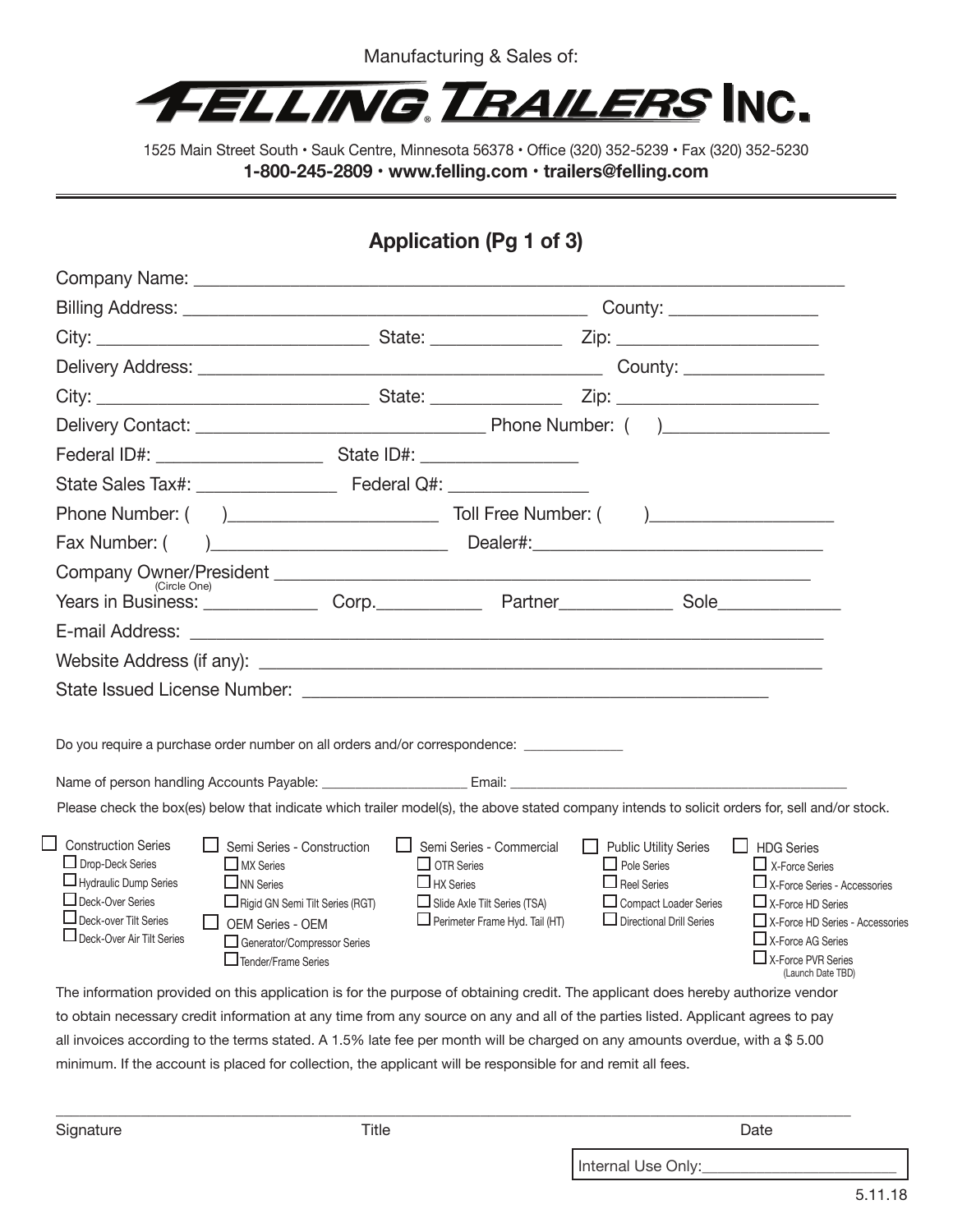

# **Application** (Pg 2 of 3)

\*\*\*Be sure to include the Fax Number on your references. Most firms want to fax information to requesters.\*\*\*

| Bank: 2008 2009 2010 2021 2022 2023 2024 2022 2023 2024 2022 2023 2024 2022 2023 2024 2022 2023 2024 2025 2026 |                                             |  |  |
|----------------------------------------------------------------------------------------------------------------|---------------------------------------------|--|--|
|                                                                                                                |                                             |  |  |
|                                                                                                                |                                             |  |  |
|                                                                                                                |                                             |  |  |
|                                                                                                                | Account# __________________________________ |  |  |
|                                                                                                                |                                             |  |  |
|                                                                                                                |                                             |  |  |
|                                                                                                                |                                             |  |  |
|                                                                                                                |                                             |  |  |
|                                                                                                                |                                             |  |  |
|                                                                                                                |                                             |  |  |
|                                                                                                                |                                             |  |  |
|                                                                                                                |                                             |  |  |
|                                                                                                                |                                             |  |  |
|                                                                                                                |                                             |  |  |
|                                                                                                                |                                             |  |  |
|                                                                                                                |                                             |  |  |
|                                                                                                                |                                             |  |  |
|                                                                                                                |                                             |  |  |
|                                                                                                                |                                             |  |  |
|                                                                                                                |                                             |  |  |
|                                                                                                                |                                             |  |  |
|                                                                                                                |                                             |  |  |
|                                                                                                                |                                             |  |  |
|                                                                                                                |                                             |  |  |
|                                                                                                                |                                             |  |  |
|                                                                                                                |                                             |  |  |

The information provided is for the purpose of obtaining credit. The applicant herby authorizes the vendor to obtain the necessary credit information at any time from any source on any or all of the references listed.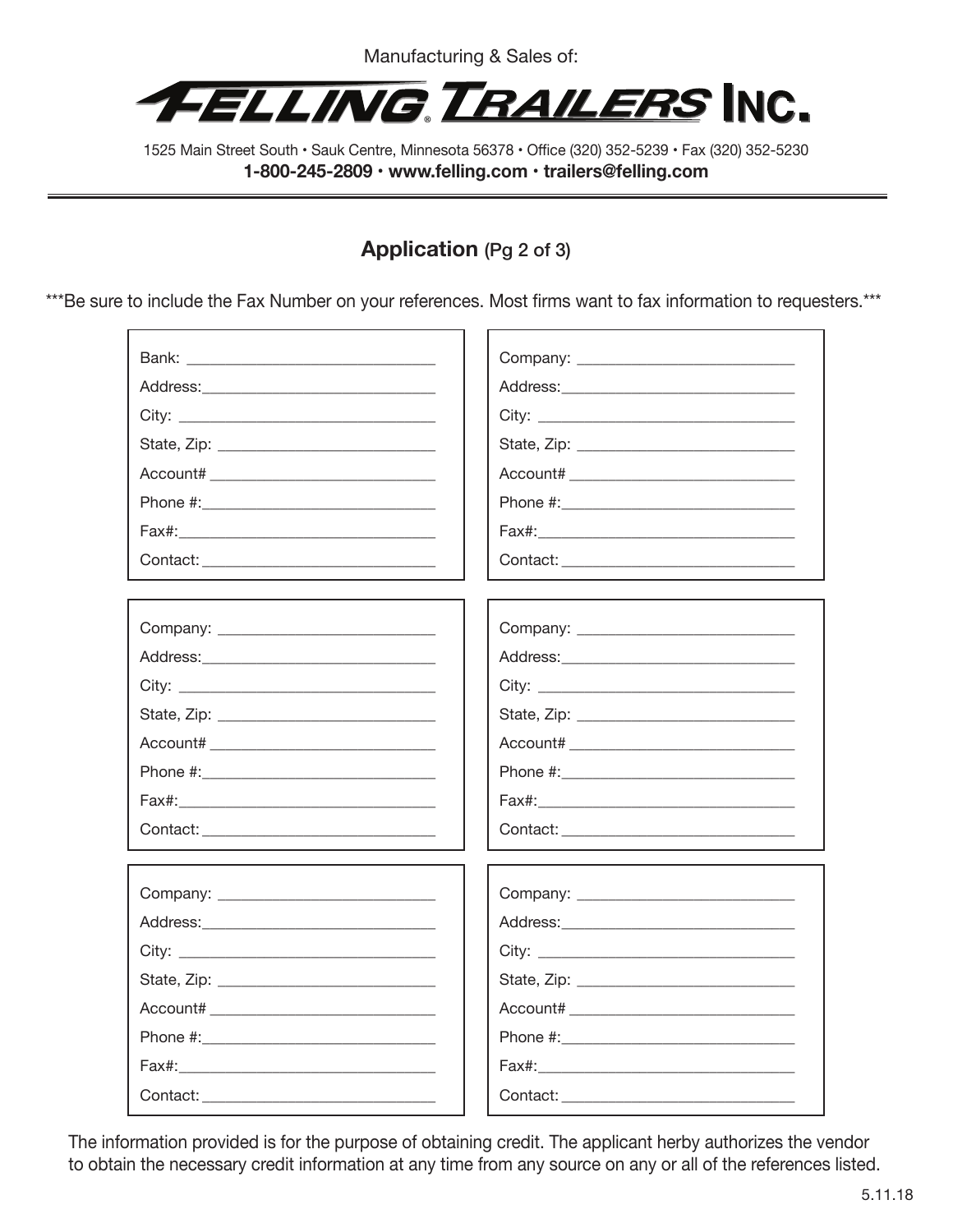

## **Application** (Pg 3 of 3)

### **Reference Information Sheet**

|               | Company (Print)                          |                                                                                                                                                                                                                                |  |                                                                                                                                                                                                                                                                                                                                                                    |       |
|---------------|------------------------------------------|--------------------------------------------------------------------------------------------------------------------------------------------------------------------------------------------------------------------------------|--|--------------------------------------------------------------------------------------------------------------------------------------------------------------------------------------------------------------------------------------------------------------------------------------------------------------------------------------------------------------------|-------|
|               | Signature                                | Title                                                                                                                                                                                                                          |  | Date                                                                                                                                                                                                                                                                                                                                                               |       |
|               |                                          |                                                                                                                                                                                                                                |  |                                                                                                                                                                                                                                                                                                                                                                    |       |
|               |                                          |                                                                                                                                                                                                                                |  | $\begin{picture}(180,10) \put(0,0){\vector(1,0){100}} \put(15,0){\vector(1,0){100}} \put(15,0){\vector(1,0){100}} \put(15,0){\vector(1,0){100}} \put(15,0){\vector(1,0){100}} \put(15,0){\vector(1,0){100}} \put(15,0){\vector(1,0){100}} \put(15,0){\vector(1,0){100}} \put(15,0){\vector(1,0){100}} \put(15,0){\vector(1,0){100}} \put(15,0){\vector(1,0){100}}$ |       |
|               |                                          |                                                                                                                                                                                                                                |  |                                                                                                                                                                                                                                                                                                                                                                    |       |
|               |                                          |                                                                                                                                                                                                                                |  |                                                                                                                                                                                                                                                                                                                                                                    |       |
|               | (If Offered)                             |                                                                                                                                                                                                                                |  |                                                                                                                                                                                                                                                                                                                                                                    |       |
|               |                                          | Does the customer comply with your terms of payment?                                                                                                                                                                           |  |                                                                                                                                                                                                                                                                                                                                                                    |       |
|               | Have you had any NSF or returned checks? |                                                                                                                                                                                                                                |  |                                                                                                                                                                                                                                                                                                                                                                    |       |
|               |                                          | Would you extend additional credit to the customer?                                                                                                                                                                            |  |                                                                                                                                                                                                                                                                                                                                                                    |       |
|               |                                          | Comments: the comments of the community of the community of the community of the community of the community of the community of the community of the community of the community of the community of the community of the commu |  |                                                                                                                                                                                                                                                                                                                                                                    |       |
|               |                                          |                                                                                                                                                                                                                                |  |                                                                                                                                                                                                                                                                                                                                                                    |       |
|               |                                          |                                                                                                                                                                                                                                |  |                                                                                                                                                                                                                                                                                                                                                                    |       |
|               |                                          |                                                                                                                                                                                                                                |  |                                                                                                                                                                                                                                                                                                                                                                    |       |
|               | <b>Company Completing Form</b>           |                                                                                                                                                                                                                                |  |                                                                                                                                                                                                                                                                                                                                                                    |       |
|               |                                          |                                                                                                                                                                                                                                |  |                                                                                                                                                                                                                                                                                                                                                                    |       |
| Completed By: |                                          | Title:                                                                                                                                                                                                                         |  |                                                                                                                                                                                                                                                                                                                                                                    | Date: |

Thank you for your assistance in completing this form. The information you provide will be kept in strict confidence. Brenda Jennissen, CEO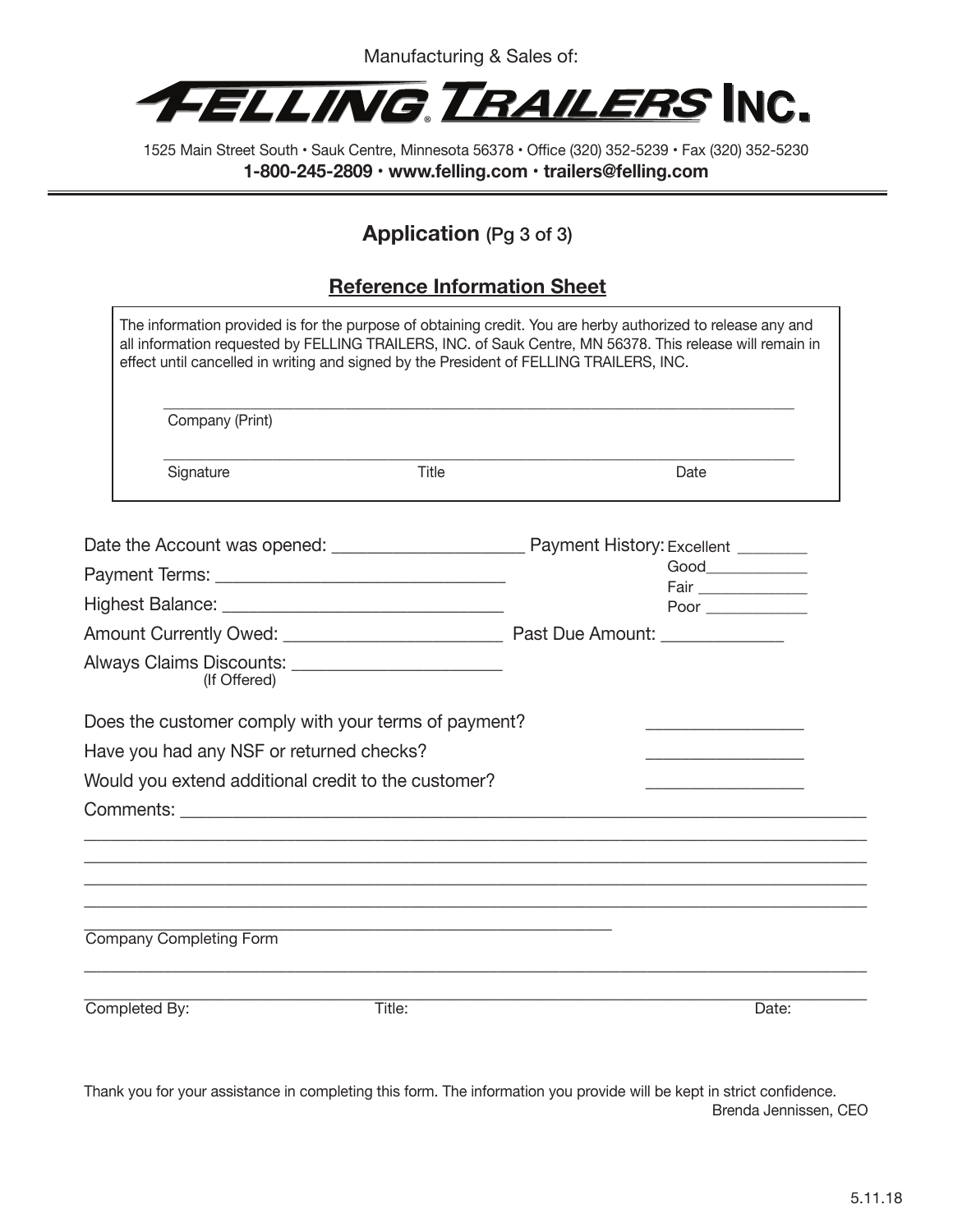

### **EXEMPTION CERTIFICATE (For Federal Excise Tax)**

| I hereby certify that I am |  | Title) of |
|----------------------------|--|-----------|
|----------------------------|--|-----------|

(Name of Purchaser)

and that I am authorized to execute this certificate, and that

| (NOTE: This Section MUST Be Filled In)                                           |                                   |  |  |  |
|----------------------------------------------------------------------------------|-----------------------------------|--|--|--|
| All orders placed by the purchaser for the period commencing (today's date) ____ |                                   |  |  |  |
| and ending (today's date plus 3 years)                                           | (period not to exceed 12 calendar |  |  |  |
| quarters), are purchased either for resale or for lease on a long-term basis.    |                                   |  |  |  |

I understand that the fraudulent use of this certificate to secure exemption will subject me and all parties making such fraudulent use to a fine of not more than \$10,000, or to imprisonment for no more than 5-years, or both, together with costs of prosecution.

It is the responsibility of the selling Company to collect the necessary Federal Excise Tax on those trailers that meet the requirements. This would be on any trailer that has a GVWR of 26,001 lbs. or more. This tax is remitted directly to the Federal Government and not sent to Felling Trailers, Inc.

By completing the acknowledgement below, you understand and agree to collect the Federal Excise Tax on those trailers that require it and will remit same to the proper government agency.

| (Date) |  |  |  |
|--------|--|--|--|